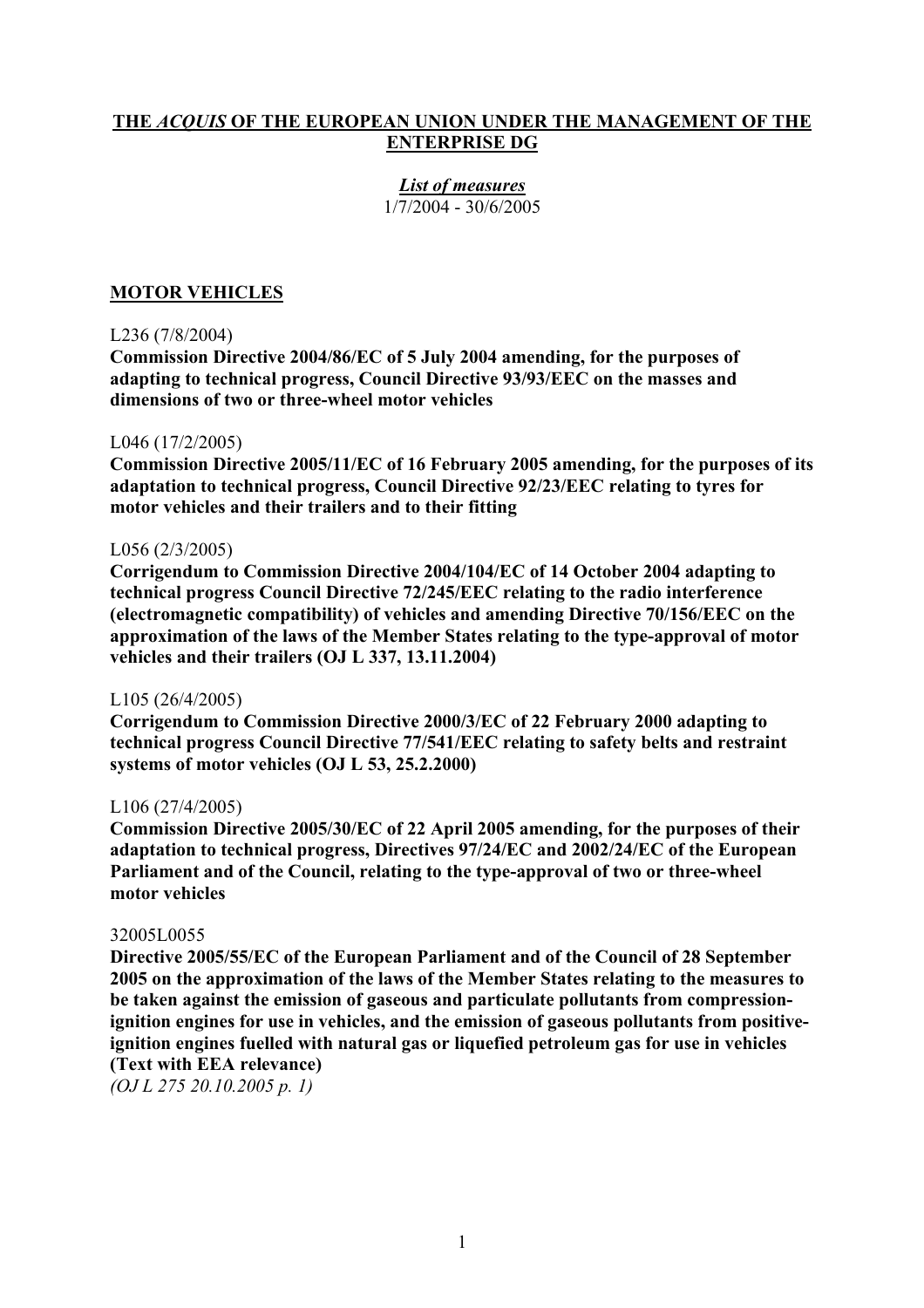# **CONSTRUCTION PRODUCTS**

### L302 (29/9/2004) – 2004/663/CE

**Commission Decision of 20 September 2004 amending Commission Decision 97/464/EC on the procedure for attesting the conformity of construction products pursuant to Article 20(2) of Council Directive 89/106/EEC as regards waste water engineering products** *(notified under document number C(2004) 3488)*

### L135 (28/5/2005) – 2005/403/CE

**Commission Decision of 25 May 2005 establishing the classes of external fire performance of roofs and roof coverings for certain construction products as provided for by Council Directive 89/106/EEC** *(notified under document number C(2005) 1501)*

#### **2005/823/EC**

**Commission Decision of 22 November 2005 amending Decision 2001/671/EC implementing Council Directive 89/106/EEC as regards the classification of the external fire performance of roofs and roof coverings (notified under document number C(2005) 4437) (Text with EEA relevance)**

*Official Journal L 307 , 25/11/2005 P. 0053 – 0054* 

#### **2005/610/EC**

**Commission Decision of 9 August 2005 establishing the classes of reaction-to-fire performance for certain construction products (notified under document number C(2005) 2925) (Text with EEA relevance)** 

*Official Journal L 208 , 11/08/2005 P. 0021 - 0024*

#### **2005/484/EC**

**Commission Decision of 4 July 2005 on the procedure for attesting the conformity of construction products pursuant to Article 20(2) of Council Directive 89/106/EEC as regards cold storage building kits and cold storage building envelope kits (notified under document number C(2005) 1961) (Text with EEA relevance)** 

*Official Journal L 173 , 06/07/2005 P. 0015 - 0017*

#### **MEDICINAL PRODUCTS**

#### L323 (26/10/2004)

**Commission Regulation (EC) No 1851/2004 of 25 October 2004 amending Annex I to Council Regulation (EEC) No 2377/90 laying down a Community procedure for the establishment of maximum residue limits for veterinary medicinal products in foodstuffs of animal origin** 

#### L326 (29/10/2004)

**Commission Regulation (EC) No 1875/2004 of 28 October 2004 amending Annexes II and III to Council Regulation (EEC) No 2377/90 laying down a Community procedure for the establishment of maximum residue limits of veterinary medicinal products in foodstuffs of animal origin as regards sodium salicylate and fenvalerate**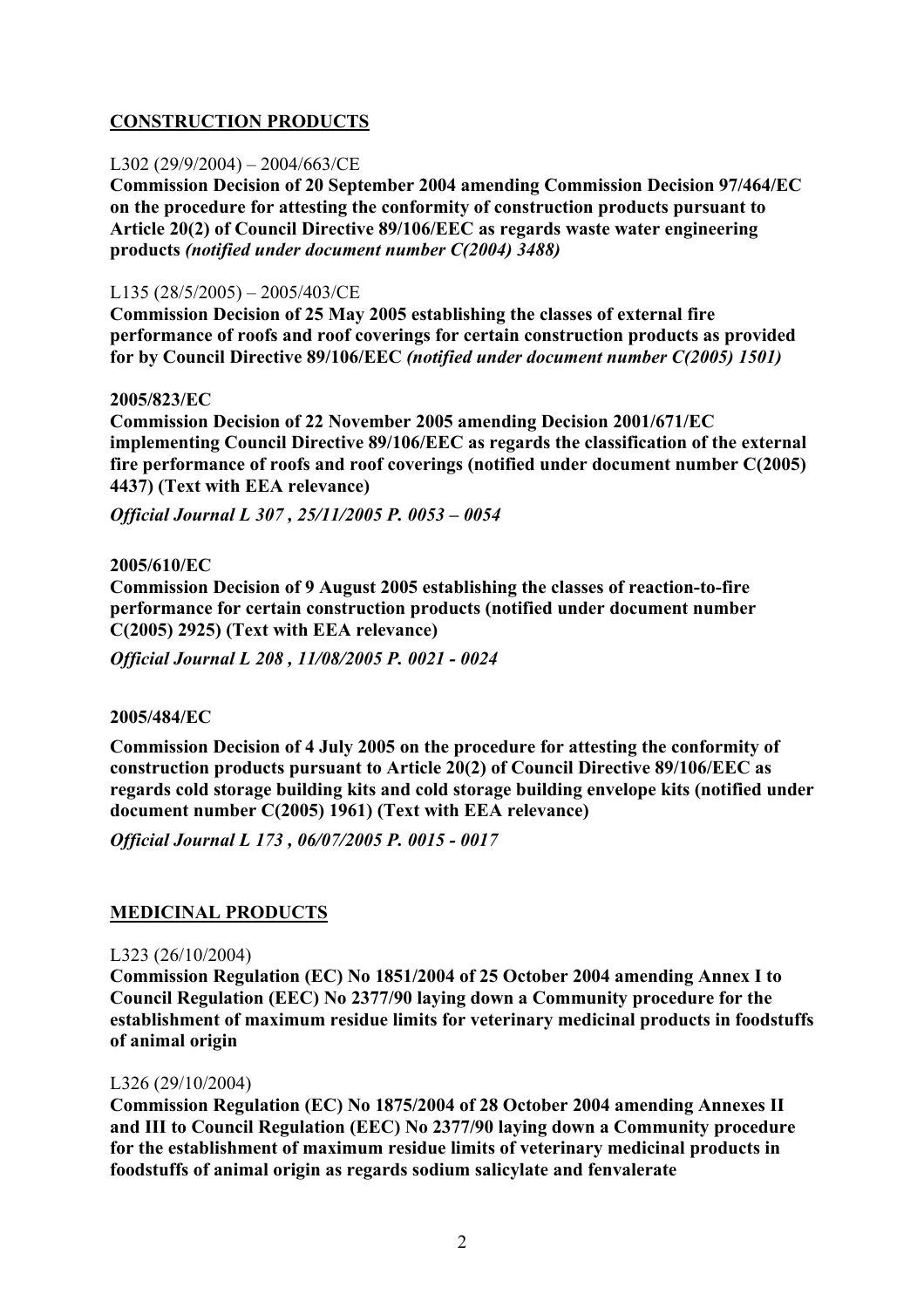## L337 (13/11/2004)

**Corrigendum to Commission Regulation (EC) No 1101/2004 of 10 June 2004 amending Annexes I and II to Council Regulation (EEC) No 2377/90 laying down a Community procedure for the establishment of maximum residue limits of veterinary medicinal products in foodstuffs of animal origin (OJ L 211, 12.6.2004)** 

# **3.2.1.2.2. Good clinical practice**

### 32005L0028

**Commission Directive 2005/28/EC of 8 April 2005 laying down principles and detailed guidelines for good clinical practice as regards investigational medicinal products for human use, as well as the requirements for authorisation of the manufacturing or importation of such products (Text with EEA relevance)**  *(OJ L 091 09.04.2005 p. 13)*

### **3.2.2.4 Maximum residue limits**

**Corrigendum to Commission Regulation (EC) No 1646/2004 of 20 September 2004 amending Annex I of Council Regulation (EEC) No 2377/90 laying down a Community procedure for the establishment of maximum residue limits of veterinary medicinal products in foodstuffs of animal origin** 

**Commission Regulation (EC) No 1646/2004 of 20 September 2004 amending Annex I to Council Regulation (EEC) No 2377/90 laying down a Community procedure for the establishment of maximum residue limits of veterinary medicinal products in foodstuffs of animal origin** 

**Commission Regulation (EC) No 2232/2004 of 23 December 2004 amending Annexes I, II and III to Council Regulation (EEC) No 2377/90 laying down a Community procedure for the establishment of maximum residue limits of veterinary medicinal products in foodstuffs of animal origin** 

**Commission Regulation (EC) No 75/2005 of 18 January 2005 amending Annexes I, II and III to Council Regulation (EEC) No 2377/90 laying down a Community procedure for the establishment of maximum residue limits of veterinary medicinal products in foodstuffs of animal origin** 

**Commission Regulation (EC) No 712/2005 of 11 May 2005 amending Annexes I and II to Council Regulation (EEC) No 2377/90 laying down a Community procedure for the establishment of maximum residue limits of veterinary medicinal products in foodstuffs of animal origin** 

**Commission Regulation (EC) No 869/2005 of 8 June 2005 amending Annexes I and II to Council Regulation (EEC) No 2377/90 laying down a Community procedure for the establishment of maximum residue limits of veterinary medicinal products in foodstuffs of animal origin** 

**Commission Regulation (EC) No 1148/2005 of 15 July 2005 amending Annex I to Council Regulation (EEC) No 2377/90 laying down a Community procedure for the establishment of maximum residue limits of veterinary medicinal products in foodstuffs of animal origin**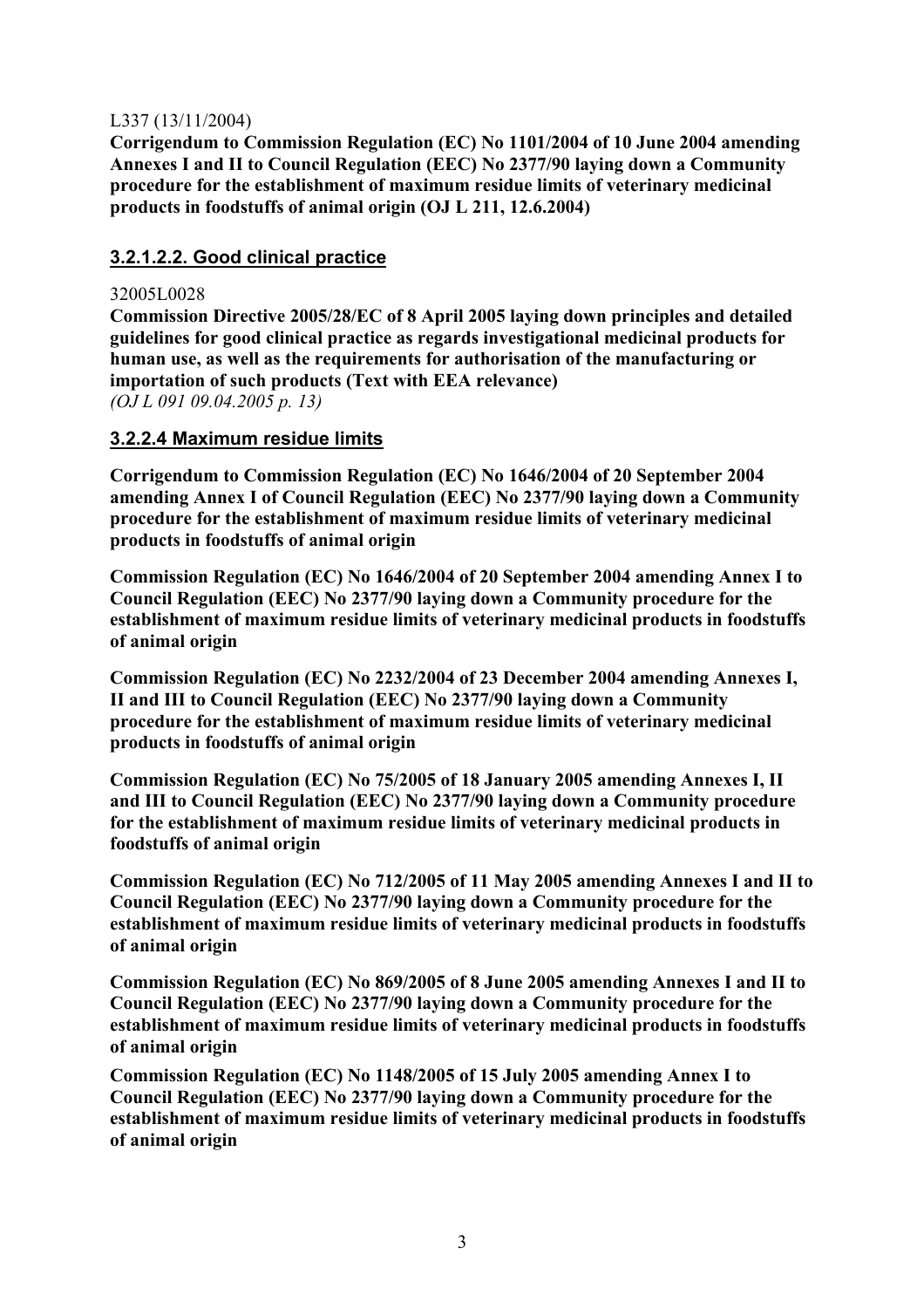**Commission Regulation (EC) No 1299/2005 of 8 August 2005 amending Annexes I and III to Council Regulation (EEC) No 2377/90 laying down a Community procedure for the establishment of maximum residue limits of veterinary medicinal products in foodstuffs of animal origin**

**Commission Regulation (EC) No 1356/2005 of 18 August 2005 amending Annex I to Council Regulation (EEC) No 2377/90 laying down a Community procedure for the establishment of maximum residue limits of veterinary medicinal products in foodstuffs of animal origin** 

**Commission Regulation (EC) No 1518/2005 of 19 September 2005 amending Annexes I and III to Council Regulation (EEC) No 2377/90 laying down a Community procedure for the establishment of maximum residue limits of veterinary medicinal products in foodstuffs of animal origin**

**Council Regulation (EC) No 1905/2005 of 14 November 2005 amending Regulation (EC) No 297/95 on fees payable to the European Medicines Agency (Official Journal L 304, 23.11.2005, p. 1)** 

**Commission Regulation (EC) No 1911/2005 of 23 November 2005 amending Annex I to Council Regulation (EEC) No 2377/90 laying down a Community procedure for the establishment of maximum residue limits of veterinary medicinal products in foodstuffs of animal origin**

**Commission Regulation (EC) No 2049/2005 of 15 December 2005 laying down, pursuant to Regulation (EC) No 726/2004 of the European Parliament and of the Council, rules regarding the payment of fees to, and the receipt of administrative assistance from, the European Medicines Agency by micro, small and medium-sized enterprises (OJ L 329, 16.12.2005, p.4)** 

# **ELECTROMAGNETIC COMPATIBILITY**

**Directive 2004/108/EC of the European Parliament and of the Council of 15 December 2004 on the approximation of the laws of the Member States relating to electromagnetic compatibility and repealing Directive 89/336/EEC** 

# **SAFETY OF TOYS**

L063 (10/3/2005) – 2005/195/CE

**Commission Decision of 9 March 2005 concerning the partial non-conformity of standard EN 71-1:1998 Safety of Toys — Part 1: mechanical and physical properties with the essential safety requirements of Council Directive 88/378/EEC** *(notified under document number C(2005) 542)*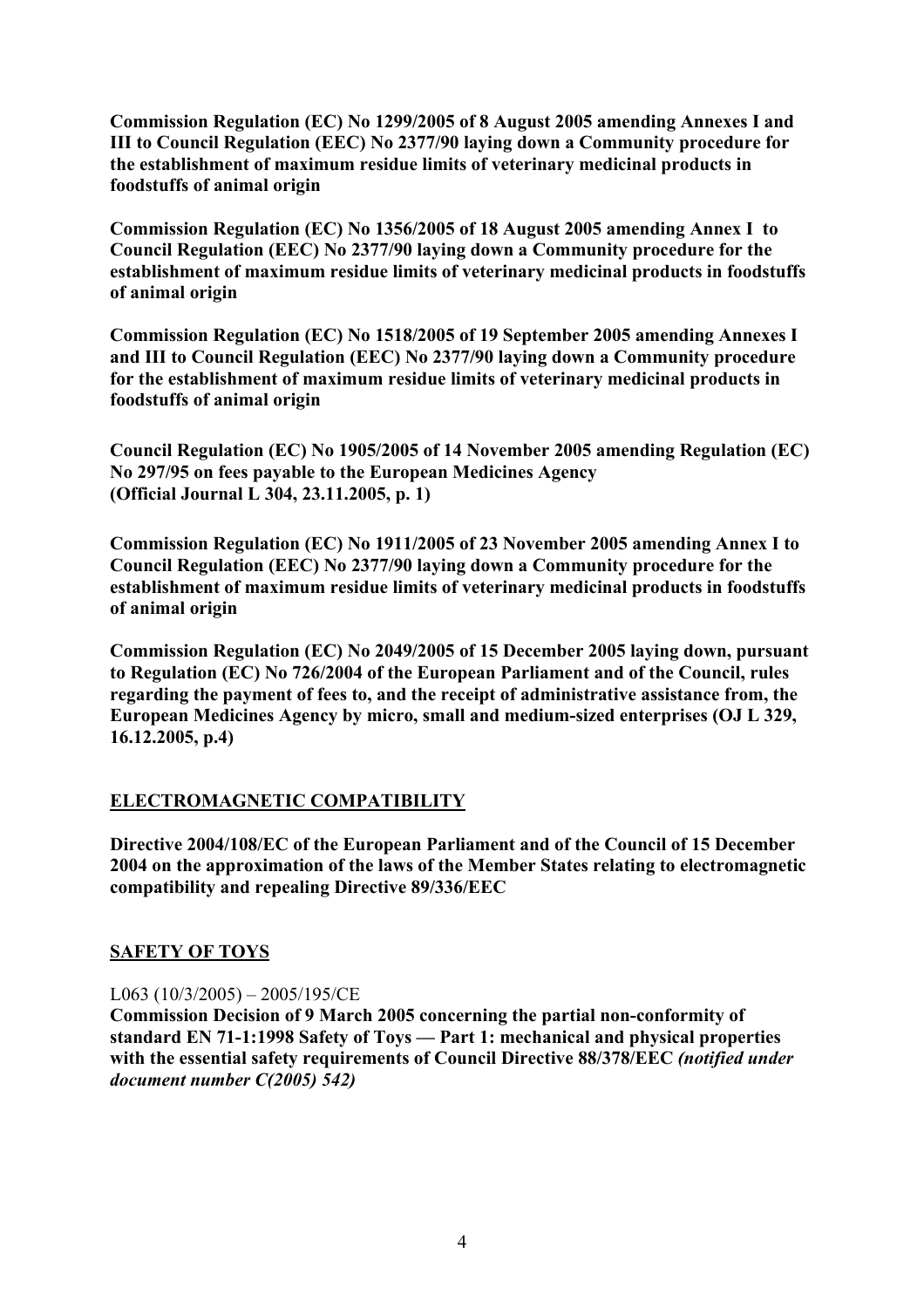# **RADIO & TELECOMMUNICATIONS TERMINAL EQUIPMENT**

**Commission Decision 2005/631/EC of 29 August 2005 concerning essential requirements as referred to in Directive 1999/5/EC of the European Parliament and of the Council ensuring access of Cospas-Sarsat locator beacons to emergency services.** 

**Commission Decision 2005/53/EC of 25 January 2005 on the application of Article 3(3)(e) of Directive 1999/5/EC of the European Parliament and of the Council to radio equipment intended to participate in the Automatic Identification System (AIS).** 

### -> **to be deleted from the Pink Book**

**Commission Decision 2003/213/EC on the application of Article 3(3)(e) of Directive 1999/5/EC to radio equipment intended to be used on non-SOLAS vessels and which is intended to participate in the Automatic Identification System (AIS).** 

# **COSMETICS**

**Commission directive 2004/87/EC of 7.09.2004 amending Council Directive 76/768/EEC concerning cosmetic products for the purpose of adapting Annex III thereto to technical progress (OJL 287 of 08.09.2004, p. 4)** 

**Commission directive 2004/88/EC of 7.09.2004 amending Council Directive 76/768/EEC concerning cosmetic products for the purpose of adapting Annex III thereto to technical progress (OJL 287 of 08.09.2004, p. 5)** 

**Commission directive 2004/93/EC of 21.09.2004 amending Council Directive 76/768/EEC for the purpose of adapting its Annexes II and III to technical progress (OJL 300 of 25.09.2004, p. 13)** 

**Commission directive 2004/94/EC of 21.09.2004 amending Council Directive 76/768/EEC as regards Annex IX (OJ L 294 of 17.09.2004, p. 28)** 

**Commission directive 2005/9/EC of 28.01.2005 amending Council Directive 76/768/EEC concerning cosmetic products for the purpose of adapting Annex VII thereto to technical progress (OJL 47 of 29.01.2005, p. 46)** 

**Commission directive 2005/42/EC of 20.06.2005 amending Council Directive 76/768/EEC concerning cosmetic products for the purpose of adapting its Annexes II, IV and VI thereto to technical progress (OJL 158 of 21.06.2005, p. 17)**

# **PROCESSED AGRICULTURAL PRODUCTS**

#### L039 (11/2/2005)

**Corrigendum to Commission Regulation (EC) No 2185/2004 of 17 December 2004 opening for the year 2005 a tariff quota applicable to the importation into the European Community of certain goods originating in Norway resulting from the processing of agricultural products covered by Council Regulation (EC) No 3448/93 (OJ L 373, 21.12.2004)**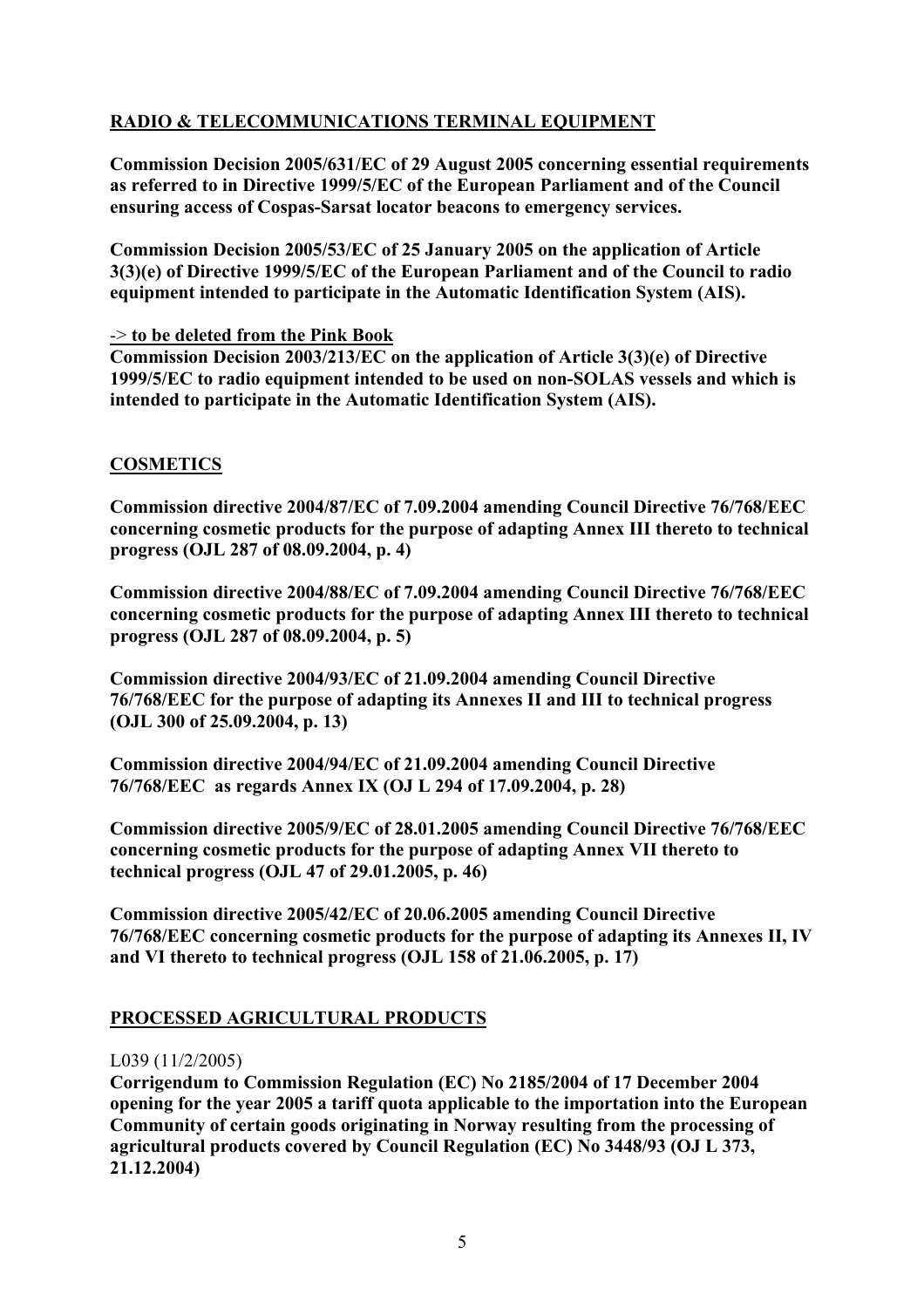**Commission Regulation (EC) No 1043/2005 of 30 June 2005 implementing Council Regulation (EC) No 3448/93 as regards the system of granting export refunds on certain agricultural products exported in the form of goods not covered by Annex I to the Treaty, and the criteria for fixing the amount of such refunds (Official Journal L 172 , 05/07/2005 P. 0024 – 0075)** 

**Commission Regulation (EC) No 893/2005 of 14 June 2005 amending Regulation (EC) No 1520/2000 as regards certain amounts set out in Article 14 thereof (Official Journal L 152 , 15/06/2005 P. 0013 – 0013)** 

**\*Commission Regulation (EC) No 759/2005 of 19 May 2005 applying a reduction coefficient to refund certificates for goods not covered by Annex I to the Treaty, as provided for by Article 8(5) of Regulation (EC) No 1520/2000 (Official Journal L 127 , 20/05/2005 P. 0003 – 0003)** 

**\*Commission Regulation (EC) No 435/2005 of 17 March 2005 applying a reduction coefficient to refund certificates for goods not covered by Annex I to the Treaty, as provided for by Article 8(5) of Regulation (EC) No 1520/2000 (Official Journal L 072 , 18/03/2005 P. 0003 – 0003)** 

**Commission Regulation (EC) No 285/2005 of 18 February 2005 laying down transitory measures arising from the adoption of improved trade arrangements concerning the export of certain processed agricultural products to Switzerland and Liechtenstein (Official Journal L 048 , 19/02/2005 P. 0012 – 0013)** 

**Commission Regulation (EC) No 284/2005 of 18 February 2005 laying down derogations from Regulation (EC) No 800/1999 as regards products in the form of goods not covered by Annex I to the Treaty exported to third countries other than Switzerland and Liechtenstein (Official Journal L 048 , 19/02/2005 P. 0010 – 0011)** 

**\*Commission Regulation (EC) No 91/2005 of 20 January 2005 applying a reduction coefficient to refund certificates for goods not covered by Annex I to the Treaty, as provided for by Article 8(5) of Regulation (EC) No 1520/2000 (Official Journal L 019 , 21/01/2005 P. 0026 – 0026)** 

**Commission Regulation (EC) No 2244/2004 of 23 December 2004 opening tariff quotas for the year 2005 for imports into the European Community of certain processed agricultural products originating in Romania (Official Journal L 381 , 28/12/2004 P. 0008 – 0009)** 

**Corrigendum to Commission Regulation (EC) No 2185/2004 of 17 December 2004 opening for the year 2005 a tariff quota applicable to the importation into the European Community of certain goods originating in Norway resulting from the processing of agricultural products covered by Council Regulation (EC) No 3448/93 (OJ L 373, 21.12.2004) (Official Journal L 039 , 11/02/2005 P. 0057 – 0057)** 

**Commission Regulation (EC) No 2185/2004 of 17 December 2004 opening for the year 2005 a tariff quota applicable to the importation into the European Community of**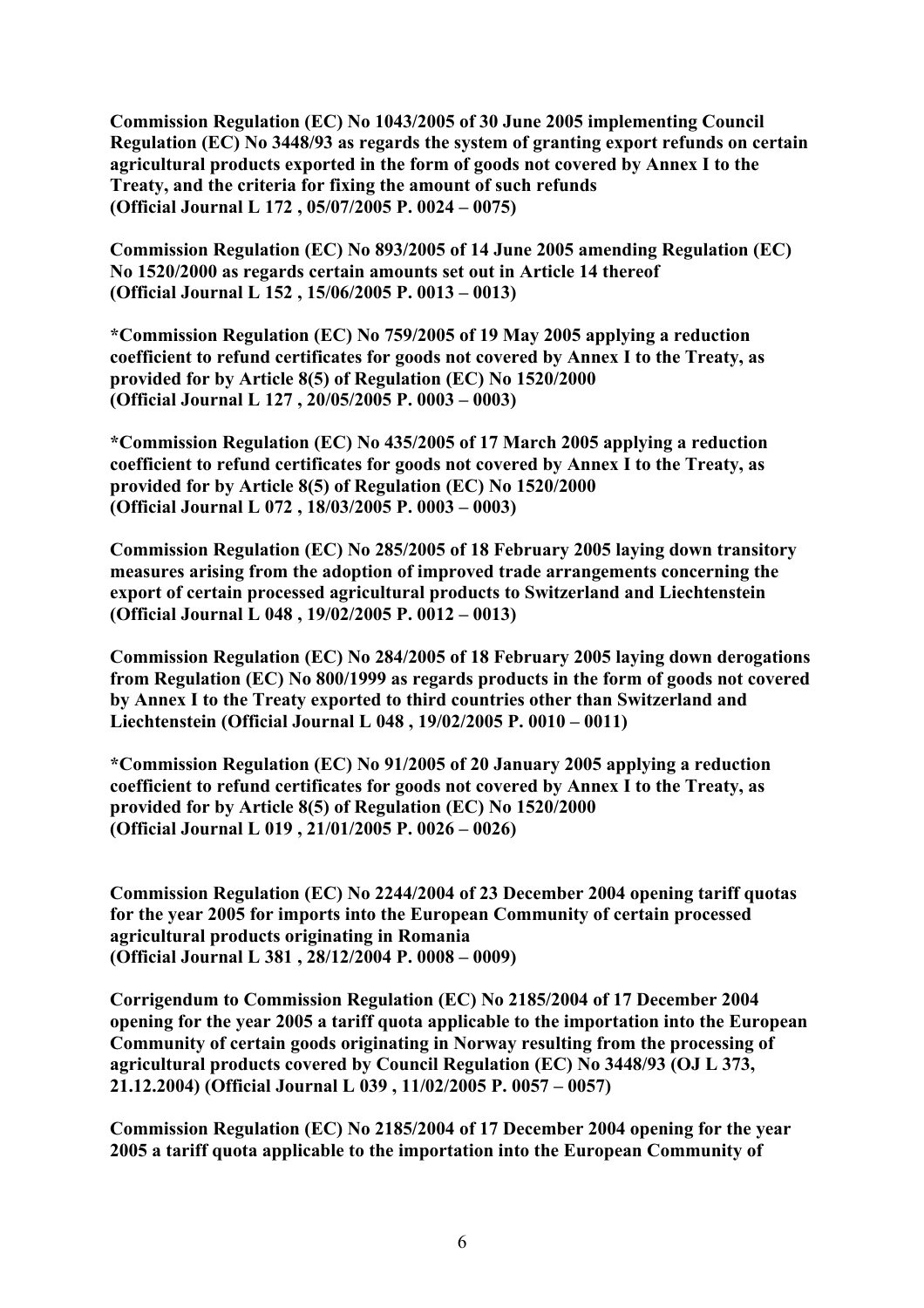**certain goods originating in Norway resulting from the processing of agricultural products covered by Council Regulation (EC) No 3448/93 (Official Journal L 373 , 21/12/2004 P. 0010 – 0013)** 

**Commission Regulation (CE) No 2166/2004 of 17 December 2004 concerning the opening of tariff quotas for 2005 applicable for imports into the European Community of certain processed agricultural products originating in Switzerland (Official Journal L 371 , 18/12/2004 P. 0006 – 0007)** 

**Commission Regulation (EC) No 2151/2004 of 16 December 2004 opening for the year 2005 a tariff quota applicable to the importation into the European Community of certain goods originating in Norway resulting from the processing of agricultural products covered by Council Regulation (EC) No 3448/93 (Official Journal L 370 , 17/12/2004 P. 0038 – 0039)** 

**Commission Regulation (EC) No 2150/2004 of 16 December 2004 opening a tariff quota for the year 2005 for imports into the European Community of certain goods from Turkey (Official Journal L 370 , 17/12/2004 P. 0036 – 0037)** 

**Commission Regulation (EC) No 2149/2004 of 16 December 2004 opening tariff quotas for 2005 for imports into the European Community of certain goods originating in Norway resulting from the processing of agricultural products covered by Council Regulation (EC) No 3448/93 (Official Journal L 370 , 17/12/2004 P. 0034 – 0035)** 

**Commission Regulation (EC) No 2146/2004 of 16 December 2004 opening for the year 2005 a tariff quota applicable to the importation into the European Community of certain goods originating in Iceland resulting from the processing of agricultural products covered by Council Regulation (EC) No 3448/93 (Official Journal L 370 , 17/12/2004 P. 0017 – 0018)** 

**Commission Regulation (EC) No 1713/2004 of 30 September 2004 laying down derogations from Regulation (EC) No 800/1999 as regards products in the form of goods not covered by Annex I to the Treaty exported to third countries other than Bulgaria (Official Journal L 305 , 01/10/2004 P. 0051 – 0052)** 

 **Commission Regulation (EC) No 1712/2004 of 30 September 2004 laying down transitory measures arising from the adoption of autonomous and transitional measures concerning the export of certain processed agricultural products to Bulgaria (Official Journal L 305 , 01/10/2004 P. 0049 – 0050)** 

**Commission Regulation (EC) No 1678/2004 of 24 September 2004 on the suspension of tariff quotas applicable to the importation into the Community of certain processed agricultural products originating in Bulgaria (Official Journal L 301 , 28/09/2004 P. 0038 – 0039)** 

**\*Commission Regulation (EC) No 1987/2004 of 19 November 2004 applying a reduction coefficient to refund certificates for goods not covered by Annex I to the Treaty, as provided for by Article 8(5) of Regulation (EC) No 1520/2000 (Official Journal L 344 , 20/11/2004 P. 0003 – 0003)**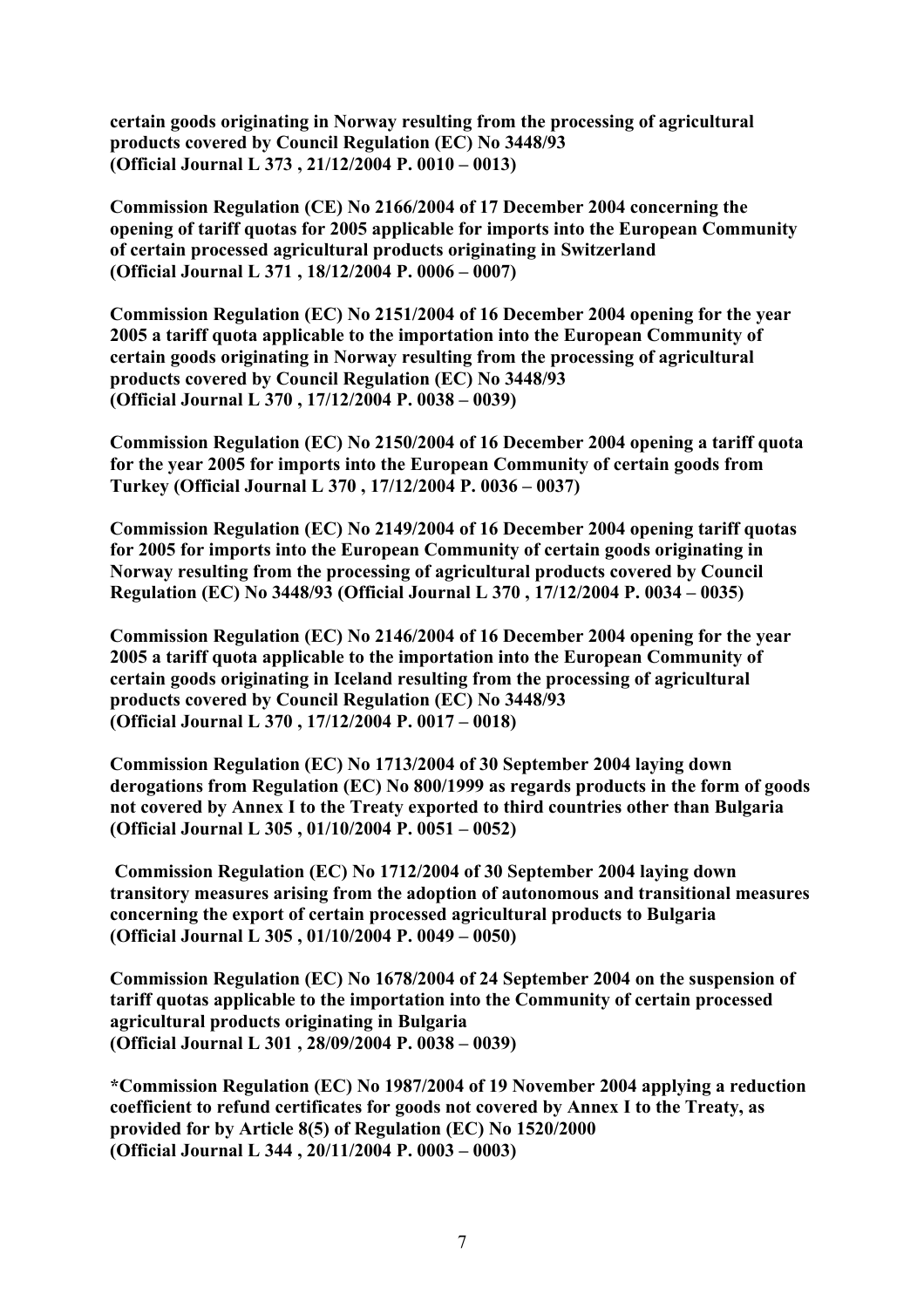**\*Commission Regulation (EC) No 1631/2004 of 17 September 2004 applying a reduction coefficient to refund certificates for goods not covered by Annex I to the Treaty, as provided for by Article 8(5) of Regulation (EC) No 1520/2000 (Official Journal L 295 , 18/09/2004 P. 0017 – 0017)** 

**Commission Regulation (EC) No 1493/2004 of 23 August 2004 laying down transitory measures to be adopted on account of the accession of Cyprus, the Czech Republic, Estonia, Hungary, Latvia, Lithuania, Malta, Poland, Slovenia and Slovakia in respect of the requirements for the granting of refunds for exports of certain milk or egg products pursuant to Regulation (EC) No 1520/2000 (Official Journal L 274 , 24/08/2004 P. 0009 – 0010)** 

**Commission Regulation (EC) No 1461/2004 of 17 August 2004 derogating from Regulation (EC) No 1520/2000 as regards certain amounts set out in Article 14 thereof (Official Journal L 270 , 18/08/2004 P. 0003 – 0003)** 

**\*Commission Regulation (EC) No 1342/2004 of 22 July 2004 applying a reduction coefficient to refund certificates for goods not covered by Annex I to the Treaty, as provided for by Article 8(5) of Regulation (EC) No 1520/2000 (Official Journal L 249 , 23/07/2004 P. 0008 – 0008)** 

**\*Commission Regulation (EC) No 1012/2004 of 24 May 2004 applying a reduction coefficient to refund certificates for goods not covered by Annex I to the Treaty, as provided for by Article 8(5) of Regulation (EC) No 1520/2000 (Official Journal L 186 , 25/05/2004 P. 0004 – 0004)** 

### **EQUIPMENT & PROTECTIVE SYSTEMS INTENDED FOR USE IN POTENTIALLY EXPLOSIVE ATMOSPHERES**

# 2005/C 300/06

**Commission communication in the framework of the implementation of Directive 94/9/EC of the European Parliament and the Council of 23 March 1994 on the approximation of the laws of the Member States concerning equipment and protective systems intended for use in potentially explosive atmospheres - 2004**

# **CHEMICALS**

**Commission Directive 2004/96/EC of 27 September 2004 amending Council Directive 76/769/EEC as regards restrictions on the marketing and use of nickel for piercing post assemblies for the purpose of adapting its Annex I to technical progress (Text with EEA relevance)** 

**Commission Directive 2004/98/EC of 30 September 2004 amending Council Directive 76/769/EEC as regards restrictions on the marketing and use of pentabromodiphenyl ether in aircraft emergency evacuation systems for the purpose of adapting its Annex I to technical progress (Text with EEA relevance)**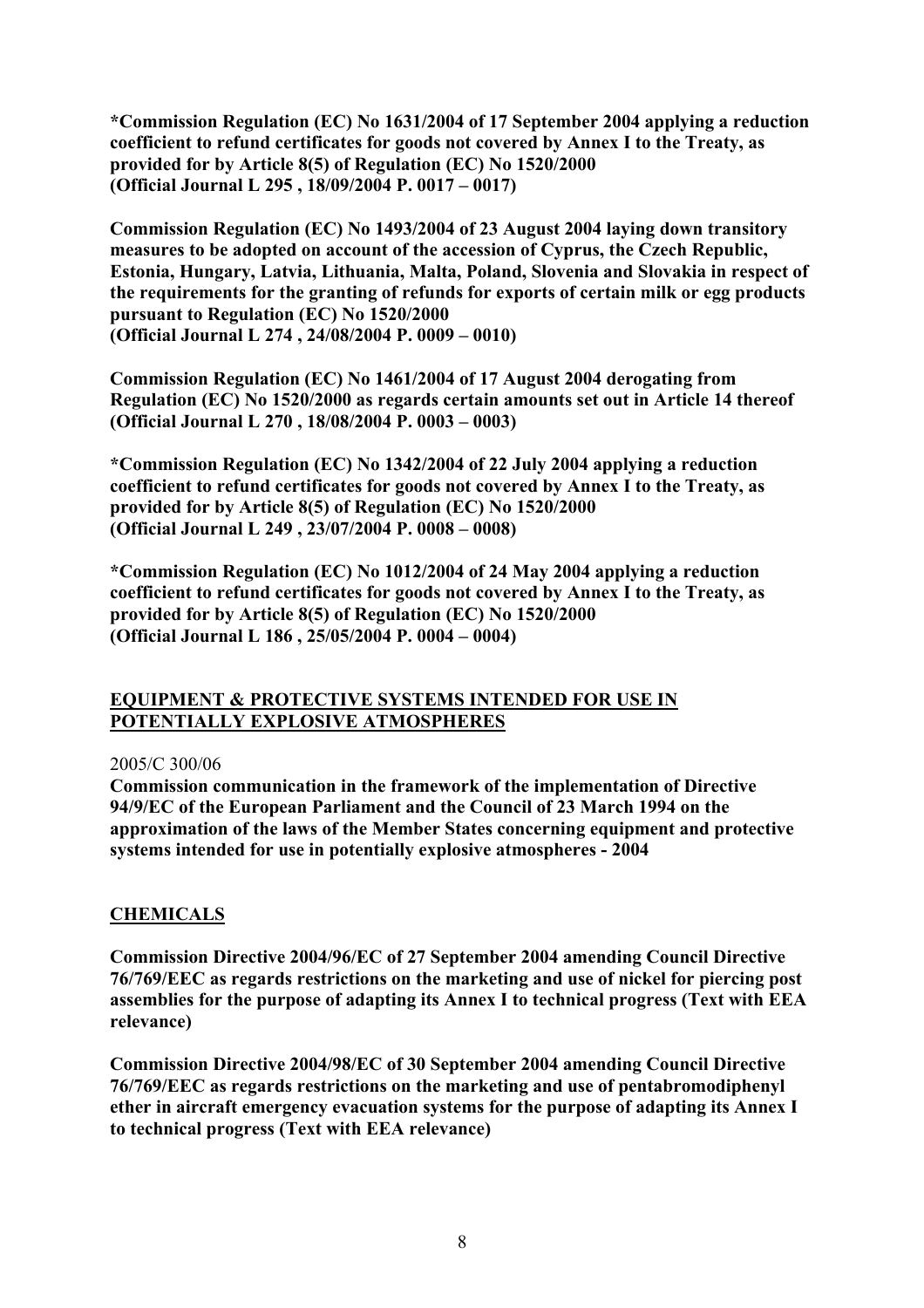**Commission Regulation (EC) No 2076/2004 of 3 December 2004 adapting for the first time Annex I of Regulation (EC) No 2003/2003 of the European Parliament and of the Council relating to fertilisers (EDDHSA and triple superphosphate)(Text with EEA relevance)** 

## **EXTERNAL BORDER CHECKS**

#### 31993R0339

**Council Regulation (EEC) N° 339/93 of 8/2/1993 on checks for conformity with the rules on product safety in the case of products imported from third countries, as amended**  *(OJ L 040 17/2/1993 p.1)*

31993D0583 **93/583/EEC: Commission Decision of 28 July 1993 establishing the list of products provided for in Article 8 of Council Regulation (EEC) No 339/93**  *(OJ L 279 12.11.1993 p. 39)*

### **FIREARMS**

31991L0477 **Council Directive 91/477/EEC of 18 June 1991 on control of the acquisition and possession of weapons**  *(OJ L 256 13.09.1991 p. 51)* 

### **CULTURAL GOODS**

#### 31993L0007

**Council Directive 93/7/EEC of 15/3/1993 on the return of cultural objects unlawfully removed from the territory of a Member State, as amended**  (OJ L 074, 27/3/1993 p.74)

#### **ECO-DESIGN**

#### 32005L0032

**Directive 2005/32/EC of the European Parliament and of the Council of 6/7/2005 establishing a framework for the setting of eco-design requirements for energy-using products and amending Council Directive 92/42/EEC and Directives 96/57/EC and 2000/55/EC of the European Parliament and of the Council**  (OJ L 191, 22/7/2005, p. 29)

# **MACHINERY, NOISE EMISSIONS BY OUTDOOR EQUIPMENT**

#### 32000L0014

**Directive 2000/14/EC of the European Parliament and of the Council of 8 May 2000 on the approximation of the laws of the Member States relating to the noise emission in the environment by equipment for use outdoors** 

(OJ L 162, 3/7/2000 p.1)